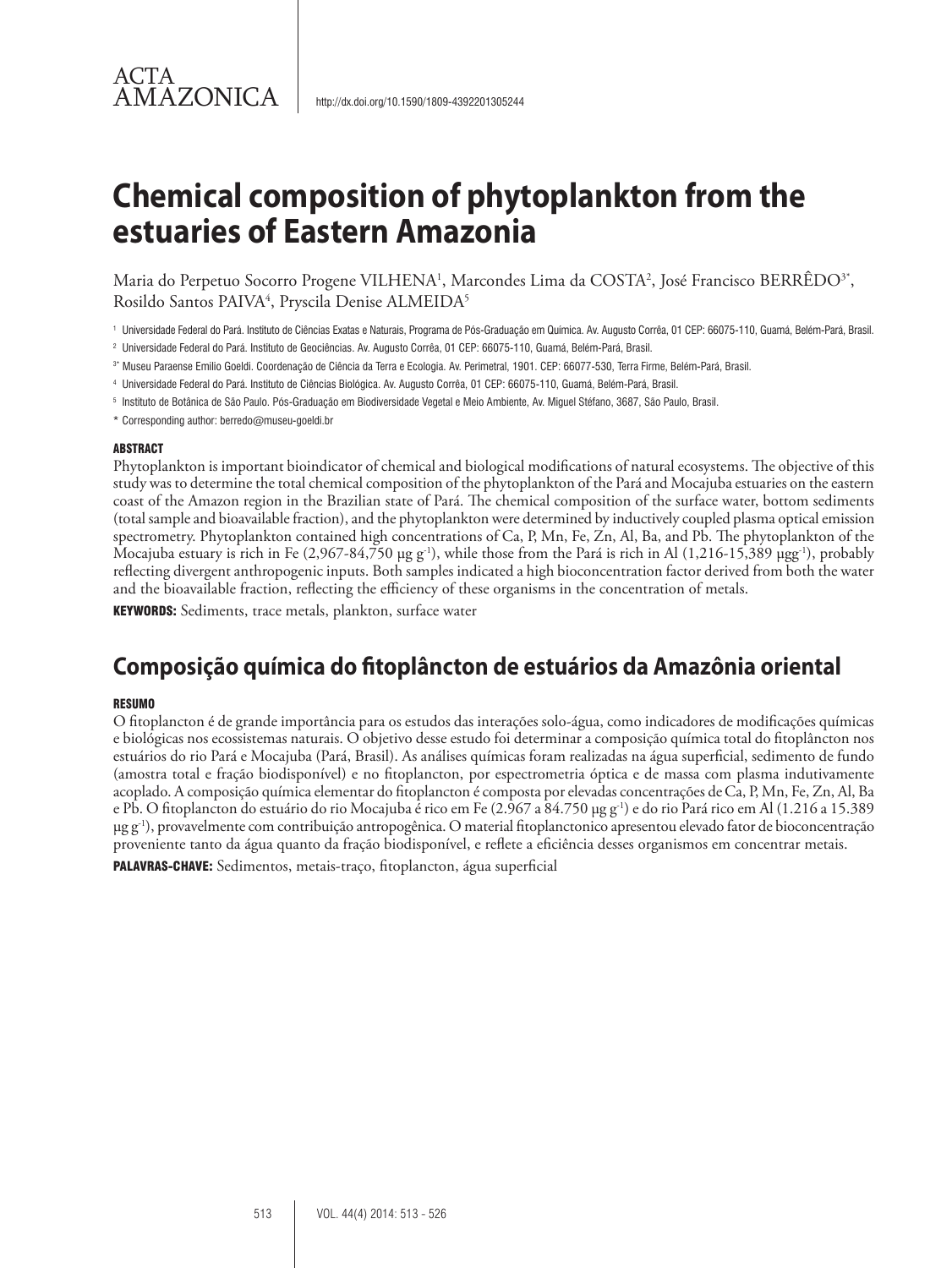

### **INTRODUCTION**

Rivers are the principal routes of transport of dissolved and particulate matter from inland areas to the oceans. This matter may be assimilated by planktonic organisms, which are one of the key components of the trophic dynamics of estuarine ecosystems (Furuya 1990; Kjerfve and Lacerda 1993). Bioactive metals in river water strongly influence the production and the chemical composition of the phytoplankton (Bruland *et al.* 1991) and may also affect cell structure and internal enzymatic activities (Viarengo 1985; Magdaleno *et al.* 1997). Phytoplankton may thus concentrate large quantities of chemicals in their structure (Martin and Knauer 1973), and each taxon or population may be metabolically distinct, depending on the specific chemical elements they have accumulated (Sigee *et al*. 1998). Given their short life cycle and sensitivity to environmental impact, phytoplankton provide an ideal model for the study of soilwater interactions, and can be used to identify and describe modifications in the physiological, biochemical, and ecological processes that occur in natural ecosystems (Gonzalez-Davila 1995; Petersen and Gustavson 1996; Luoma *et al.* 1998).

Data on the chemical composition of phytoplankton found in the shallow waters of the Amazon coast are rare, possibly due to their small size and the technical difficulties of preparing specimens. Amazonian phytoplankton studies have tended to focus on taxonomy or on explaining the high diversity and densities of phytoplankton found in the region (Figueiras and Pazos 1991; Leynaert *et al.* 1991; Paiva *et al.* 2006). The objective of this study was to determine the total chemical composition of the phytoplankton of the Pará and Mocajuba estuaries on the eastern coast of the Amazon region in the Brazilian state of Pará.

### **MATERIALS AND METHODS**

#### **Study areas**

Sampling took place in two estuaries east of the mouth of the Amazon River, in the northeast of the state of Pará: the Mocajuba River is strongly influenced by the marine environment, while the Pará River is primarily influenced by fluvial dynamics. Furthermore, while the Mocajuba estuary is relatively well preserved, the Pará estuary is subject to a variety of anthropogenic impacts derived from the transportation of bulk cargoes such as mineral ores, fuel oils, and caustic soda related to the activities of local industries (Albras, Alunorte, Imerys rio Capim and Pará Pigmentos) and from the busy Vila do Conde shipping terminal (Figure 1, A and B).

The two estuaries have a similar tropical climate, characterized by intense rainfall (mean annual precipitation of 3000 mm), heat (mean temperature 27.7 °C), and humidity (typically between 80 and 85%). Rainfall is most intense

between January and June, and contributes to the run-off of organic and inorganic detritus, and the discharge of freshwater into the estuaries. During the dry season (August-November) freshwater discharge decreases considerably, resulting in an influx of oceanic water, although this process is relatively weak in the Pará estuary.

The geology of the study region is characterized by lateritized clastic sedimentary rocks (mudrocks and sandstones) of the Miocene-Pliocene Barreiras Formation, as well as Quaternary sediments represented by beaches, dunes and paleodunes, swamps, saltmarshes, coastal and muddy tidal plains, sandbanks and mud flats, as well as alluvial deposits (Costa *et al.* 2004; Siva *et al.* 2009).

The vegetation of the Mocajuba estuary is dominated by secondary forests on latosols, and mixed mangrove forests composed of *Rhizophora mangle* and *Avicennia germinans* on the tidal plains (Silva *et al*. 2009). By contrast, the Pará estuary is more typical of a lower Amazon floodplain, with freshwater swamps dominated by *Euterpe oleracea* and *Mauritia flexuosa* palms, and in particular *Montrichardia arborescens* Schott (Macedo *et al.* 2005).

Samples of water, sediments, and phytoplankton were collected in each estuary in January, April, August, and November, 2011. The samples were obtained at three points (P1C, P2C, and P3C) in the Mocajuba estuary (Figure 1A), and four (P1B, P2B, P3B, and P4B) points in the Pará (Figure 1B).

Surface water samples were collected during both the flood and ebb tides, and stored in one-liter polyethylene bottles before being vacuum-filtered through an acetate filter with a porosity of 0.45 µm. The samples were stored in nitric acid at pH < 2 for the measurement of dissolved chemical elements. Physico-chemical and chemical parameters (pH, salinity, temperature, and nitrate concentrations) were measured *in situ* using a (Horiba W-23XD multi-probe Kyoto, Japan). The sediment samples were collected with a stainless steel Petersen-type bottom grab, maintained under refrigeration (4 °C) before being dried to a constant weight in a stove at 50 ºC, and then macerated in an agate mortar.

Phytoplankton was collected in horizontal trawls at a depth of 50 cm during the flood tide, using a standard plankton net with a 64 µm mesh (this mesh size is needed due to the strong local hydrodynamics). The wet samples were then sieved and passed through a 20 µm mesh before being washed with distilled water. Each sample was examined under a binocular microscope (Zeiss SV6 Binocular Stereomicroscope, Goettingen, Germany) to remove residues (e.g., leaves, stalks, and shells), and then lyophilized (Labconco, Freeze Dry Systems, 7752000, Kansas City, Missouri).

Subsamples (250 mL) of the plankton were fixed in a 4% formaldehyde solution and identified to the species level using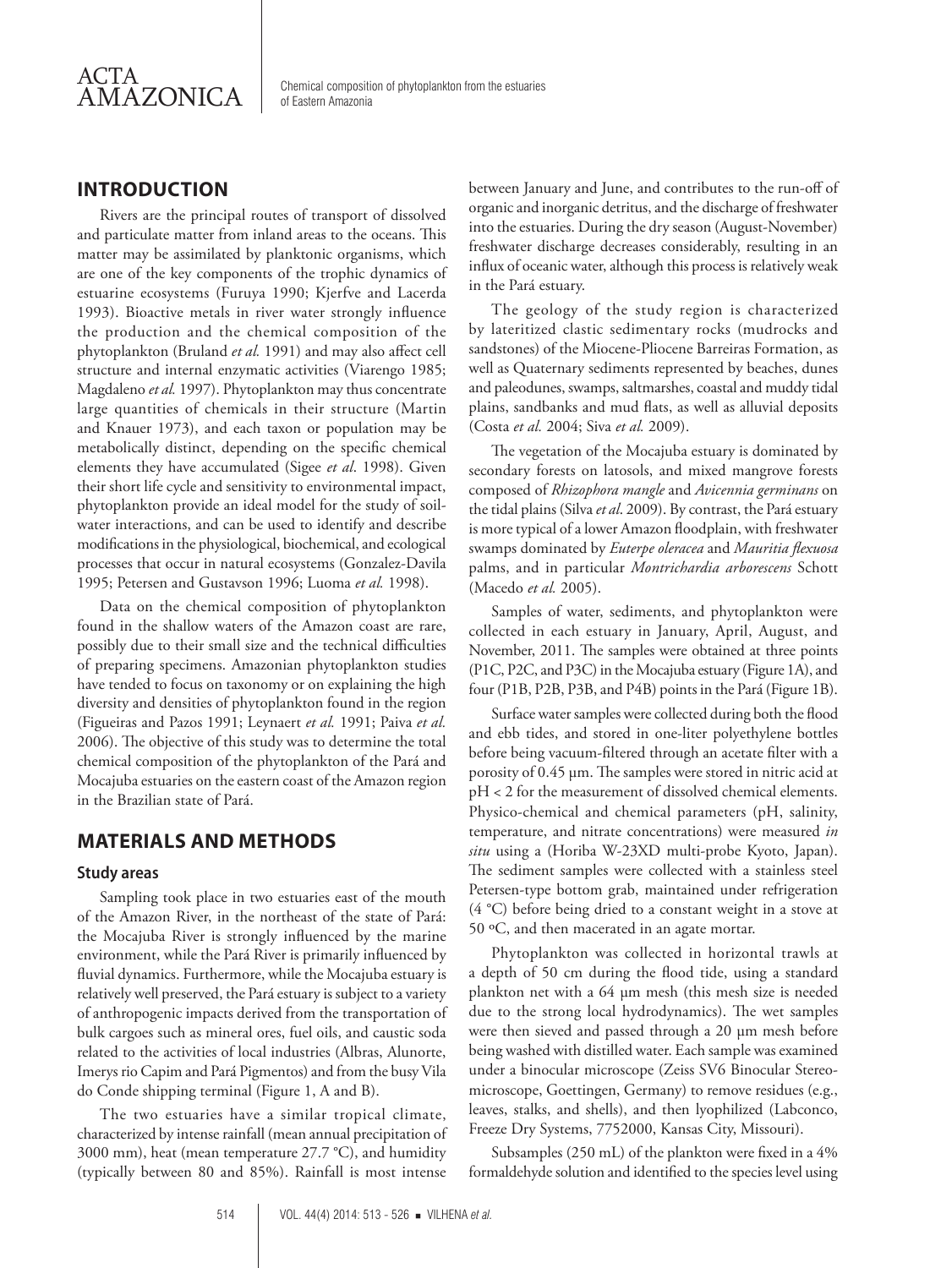ACTA AMAZONICA



**Figure 1.** Location of the sampling points in the two study areas

the specialized literature for each taxonomic group. Density was measured as the number of organisms per liter of water (Utermöhl 1958). Samples were analyzed under an (Olympus IX70 inverted microscope, New York USA).

The mineralogy of the sediment was determined by X-ray diffraction at the Institute of Geosciences, Federal University of Pará, using a diffractometer (PW 3040, PANalytical, Almelo, The Netherlands), with a copper anode ( $k\alpha$ 1 = 1.54060 Å), tension generator and current adjusted to  $40 \text{ kV}$  and 30 mA, respectively. Diffractions of total samples ranged from 5 to 75º 2θ, with step size of 0.02º - 10 s. The results were interpreted using the X'Pert HighScore 2.1 software and the International Center for Diffraction Data database.

The images for micromorphological observations, textural, and semi-quantitative chemical analyses were obtained using a Scanning Electron Microscope, SEM (LEO 1450, London, England) coupled to an Energy Dispersive X-ray Spectroscope (EDS) 500 DP, Greshram Scientific Instruments (Sirus 10/7.5,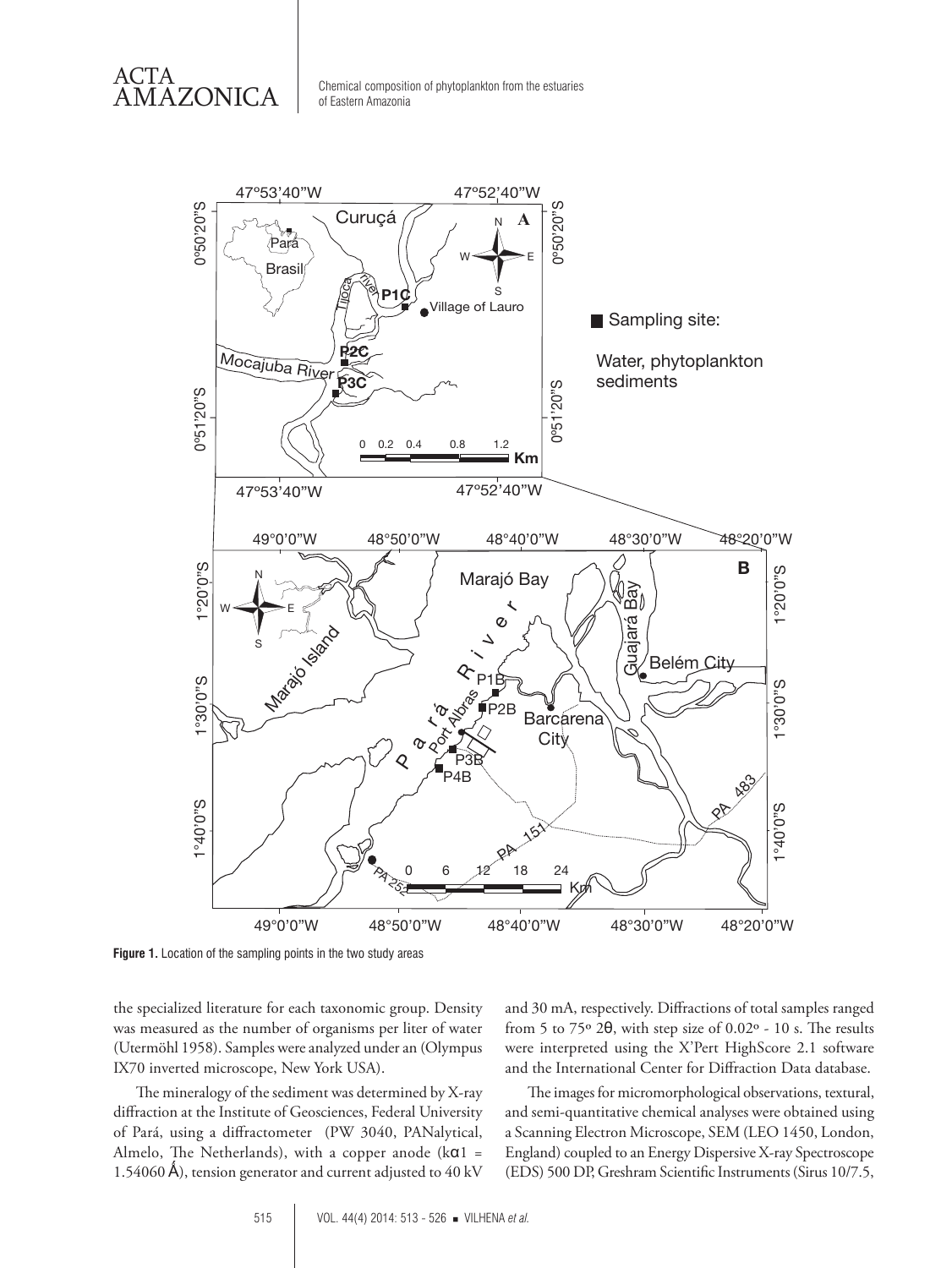London, England). The phytoplankton samples were placed in an aluminum holder, at a controlled temperature and metalized with gold. These analyzes were conducted in the Goeldi Museum laboratory in Belém, Brazil.

The total chemical analysis of the bottom and suspended sediments was based on the alkaline fusion of the samples with lithium metaborate/tetraborate, followed by solubilization with nitric acid. Finally, measurements were made by mass inductively coupled plasma mass spectrometry (ICP-MS) in the Acme Analytical Laboratory, Vancouver, Canada, following the Litho-Geochemical Standard Package codes and STD OREAS45CA reference materials. The bioavailable fraction of the major and trace chemical elements in the sediments was extracted by leaching with 0.1 N HCl under continuous agitation (16 hours) and measured by ICP-MS in the Acme Analytical Laboratory.

The concentrations of major and trace chemical elements in the water were also determined by ICP-MS in the Acme Laboratory, using the equipment specified above and STD TMDA-70 reference materials. The phosphate concentrations in the water were determined by the ammonium molybdate and silica method, with ammonium heptamolybdate, using a (Spectro Vision UV-VIS, DB-1880S, Shanghai, China) at 835 nm in the Goeldi Museum Laboratory in Belém.

The phytoplankton was analyzed by digesting 0.1 g (dry weight) subsamples in  $\mathrm{HNO}_3$  and  $\mathrm{HCl}$  (3:1 v/v). This solution was then heated to 100 °C for 45 minutes until completely digested. Once cooled, samples were measured with Milli-Q water. The concentrations of Na, K, Ca, Mg, P, Mn, Fe, Cu, Zn, Se, Al, As, Ni, Cd, Ba and Pb (µg g<sup>-1</sup>) were obtained by inductively coupled plasma optical emission spectrometry (ICP- OES, HORIBA, Jobin Yvan Ultima 2, Kyoto, Japan), in the Laboratory for Environmental Analysis and Geoprocessing Laboratory at the Brazilian Center for Nuclear Energy in Agriculture (CENA/USP) in Piracicaba. The accuracy was evaluated using Dogfish Muscle Certified Reference Material (DORM-2). The chemical concentration of each element in each sample was obtained from the arithmetic mean of the samples in triplicate. The blanks were prepared with the same quantities of reagents used in the chemical analyses and the same reference material, in order to assure the integrity of the digestive process. The recuperation of the certificated samples ranged from 92% to 102% for Na, K, Ca, Mg, P, Mn, Fe, Cu, Zn, Se, Al, Ni, As, and Ba, and 88% for Cd and Pb. The detection limits were 0.01 µg g-1 for Na, K, Ca, Mg, P, Mn, Fe, Cu, Zn, Cd, and Ba, 0.02 µg g<sup>-1</sup> for Ni, Se, and As, and  $0.04 \mu g g^{-1}$  for Pb and Al.

The bioconcentration factor (BCF) for the phytoplankton represents the ratio between the concentration of chemical elements in the phytoplankton biomass (dry weight in µg g-1) and the concentration of these elements in the water (µg mL-1). The sediment bioconcentration factor (BSCF) is the ratio between the total chemical concentration in the sediment and the bioavailable fraction (dry weight in  $\mu$ g g<sup>-1</sup>) following Kenaga (1980). The concentrations of trace elements in the phytoplankton were normalized by the concentrations of the phosphate ion ( $\mu$ g mL<sup>-1</sup> trace element:  $\mu$ g mL<sup>-1</sup> phosphate), and the chemical concentrations of the sediments were normalized by the phosphorus ( $\mu$ g g<sup>-1</sup> trace element:  $\mu$ g g<sup>-1</sup> P). The BCF and BSCF values are expressed as logarithms. A linear regression analysis was used to quantify the relationships between the concentrations of trace elements in the water and the BCF (significance level  $p = 0.05$ ). A principal coordinates analysis (PCoA) was run in PC-ORD, version 6.0 (McCune and Mefford 2011), using the logarithmic  $[log(x+1)]$  data.

## **RESULTS**

#### **Bottom sediments**

The silt/clay sediments of the Mocajuba estuary have predominant mineralogical composition of quartz and kaolinite with lesser concentrations of smectite and illite. The levels of SiO<sub>2</sub>, Al<sub>2</sub>O<sub>3,</sub> and Fe<sub>2</sub>O<sub>3</sub> in these sediments were high, as were those of  $\text{Na}_2\text{O}$ ,  $\text{K}_2\text{O}$ ,  $\text{MgO}$ , and CaO. In general, the concentrations of trace elements were close to or below mean UCC (Upper Continental Crust) levels, with the exception of Cr and As (Table 1).

In the Pará estuary, the predominantly sand/silt sediments are primarily composed of quartz, and to a lesser extent, kaolinite, illite, goethite, and hematite. The concentrations of  $\text{SiO}_2$  were high, with low concentrations of  $\text{Al}_2\text{O}_3$  and Fe<sub>2</sub>O<sub>3</sub>, with Na<sub>2</sub>O, K<sub>2</sub>O, MgO, and CaO (< 0,5%). The concentrations of trace elements were below UCC levels (Table 1). The concentrations of the bioavailable elements were higher for Na, K, Ca, Mg, Fe, Al, and Ba, although these values are still extremely low (< 1%) when compared to the total chemical composition of the sediments (Table 1).

### **Surface waters**

The waters of the Mocajuba estuary are slightly acid (pH 6.2- 6.9) and strongly enriched with alkalis ( $Na^+ > Mg^{2+} > Ca^{2+} > K^+$ ), with high levels of Cl- and Br- . Relatively high concentrations of most chemical elements, such as Fe, Zn, Se, Sr, Pb and Al, were recorded in the samples (Table 2).

The Pará estuary had a pH of between 5.8 and 7.8, Na<sup>+</sup>  $(0.16-1.172 \text{ mmol L}^{-1})$  and low concentrations of Ca<sup>2+</sup>,  $Mg^{2+}$  and K<sup>+</sup> (< 0.13 mmol L<sup>-1</sup>). These waters were relatively rich in Fe and Al (Table 2). During the dry season (August-November), the mean concentrations of the chemical elements were higher than those recorded in the rainy season (January and April). The concentrations of the principal nutrients (phosphates, silicates, and nitrates) in the water were also higher during the dry season.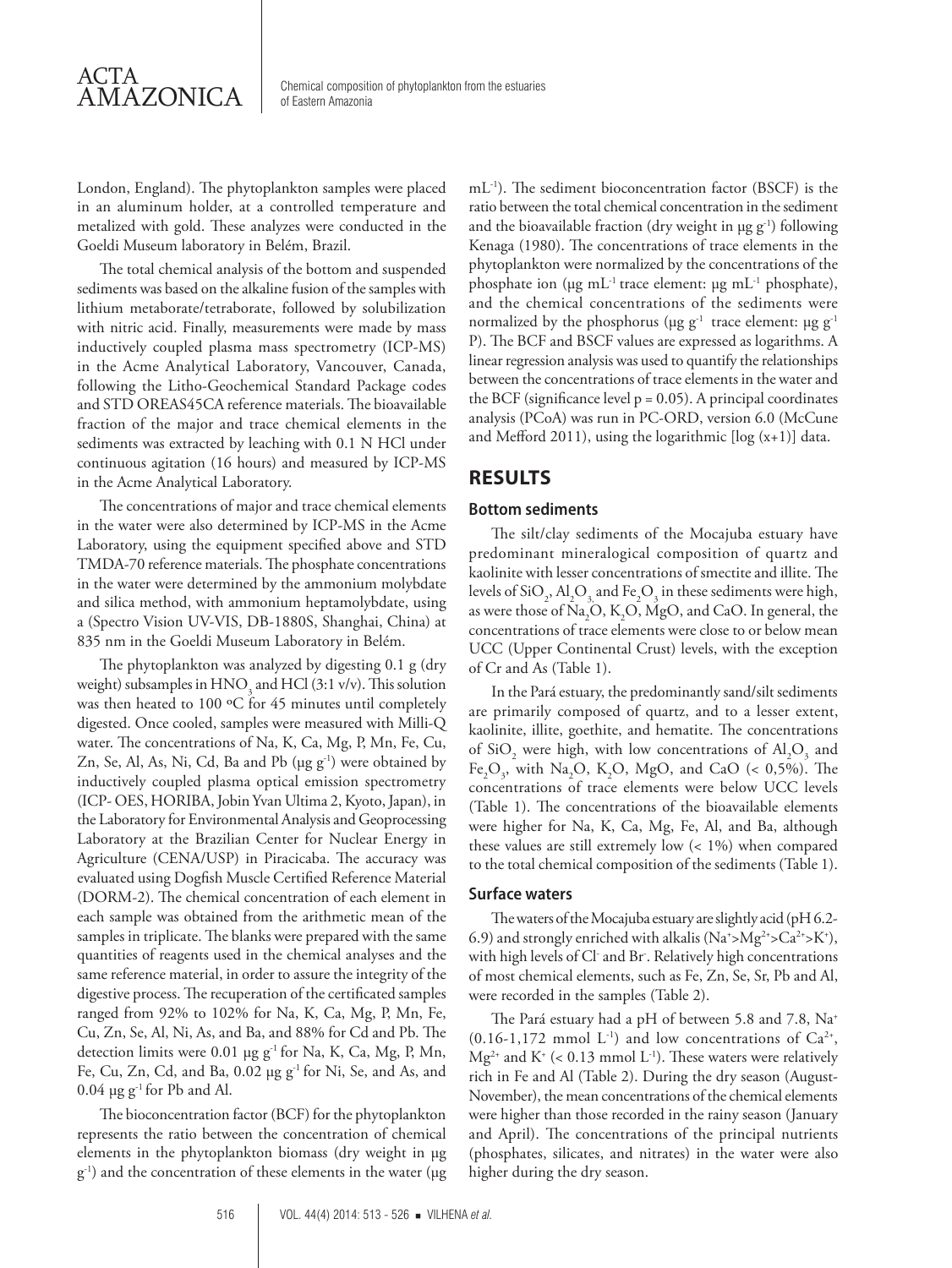ACTA AMAZONICA

**Table 1.** Chemical composition (means and standard deviations in percentage weight) and trace elements (in  $\mu$ g g<sup>-1</sup>) of the bottom sediments of the Pará river and Mocajuba river estuaries and Upper Continental Crust – UCC (Taylor and McLennan 1985)

**Table 2.** Chemical composition (means and standard deviations) for cations and anions  $\text{P}(\text{mmol L}^1)$ ; NO<sub>3</sub>, PO<sub>4</sub><sup>3</sup> and H<sub>4</sub>SiO<sub>4</sub><sup>a</sup>( $\mu$ mol L<sup>-1</sup>) and trace elements  $(\mu q L^{-1})$  of the surface water and the chemical composition of the phytoplankton (mean values in  $\mu$ g g<sup>-1</sup>)

|                                | Pará River          |                          | Mocajuba River      |                          |            |
|--------------------------------|---------------------|--------------------------|---------------------|--------------------------|------------|
|                                | <b>Total sample</b> | Bioavailable<br>fraction | <b>Total sample</b> | Bioavailable<br>fraction | <b>UCC</b> |
| SiO <sub>2</sub>               | $85.2 \pm 11.42$    | 0.001                    | $57.37 + 11$        | 0.003                    | 66         |
| AI <sub>2</sub> O <sub>3</sub> | $5.46 \pm 5.06$     | 0.001                    | $15.26 \pm 2.85$    | 0.002                    | 15         |
| Fe <sub>2</sub> O <sub>3</sub> | $2.4 \pm 1.48$      | 0.002                    | $4.96 \pm 1.01$     | 0.010                    | 4.3        |
| M <sub>n</sub> O               | $0.02 \pm 0.01$     | 0.0001                   | $0.02 \pm 0.00$     | 0.001                    | 0.07       |
| Na <sub>2</sub>                | $0.13 \pm 0.09$     | 0.0006                   | $1.21 \pm 0.60$     | 0.002                    | 3.9        |
| K20                            | $0.45 \pm 0.37$     | 0.0002                   | $1.47 \pm 0.23$     | 0.001                    | 3.4        |
| Ca <sub>O</sub>                | $0.13 \pm 0.11$     | 0.002                    | $0.28 \pm 0.13$     | 0.003                    | 2.2        |
| Mg <sub>0</sub>                | $0.21 \pm 0.20$     | 0.0002                   | $1.4 \pm 0.40$      | 0.003                    | 4.2        |
| $P_2O_5$                       | $0.13 + 0.01$       | 0.0001                   | $0.2 + 0.02$        | 0.001                    |            |
| Ni                             | $20 \pm 0.00$       | 0.01                     | $22.4 \pm 3.15$     | 0.02                     | 20         |
| Сr                             | $30.2 \pm 19.3$     | 0.01                     | $50 + 30.05$        | 0.03                     | 35         |
| Cu                             | $4.2 \pm 3.65$      | 0.02                     | $7.6 + 2.11$        | 0.05                     | 25         |
| Zn                             | $14 + 11$           | 0.56                     | $28.4 \pm 7.78$     | 0.81                     | 71         |
| As                             | $1.5 + 0.71$        | 0.01                     | $9.33 \pm 2.53$     | 0.05                     | 1.5        |
| Se                             | $0.5 + 0.10$        | 0.0005                   | $0.5 + 0.10$        | 0.00                     |            |
| Sr                             | $21 + 15$           | 0.12                     | $87.38 \pm 27$      | 0.31                     | 350        |
| Cd                             | < 0.10              | 0.0002                   | < 0.10              | 0.00                     | 0.09       |
| Ba                             | $133 + 93$          | 2.19                     | $210 + 54$          | 0.72                     | 550        |
| Pb                             | $4 + 2.58$          | 0.01                     | $12 + 2.75$         | 0.10                     | 20         |

|  | Phytoplankton |
|--|---------------|
|--|---------------|

The microphytoplankton community is more diverse in the Mocajuba estuary, with a total of 126 taxa, 85% of which belong to the Bacillariophyceae, 10% to the Cyanophyceae, 3% to the Chlorophyceae, 1% to the Dynophycaea, and 1% to the order Tintinnidae. *Coscinodiscus oculus iridis* and *C. janischii* were relatively abundant during the rainy season months, but rarer in May, June, and July. *Coscinodiscus* was common in most of the months analyzed.

A total of 60 species were found in the Pará estuary, which was dominated by diatoms, in terms of both the number of species and density, especially for the species *Actinocyclus normanii*, *Aulacoseira granulata*, *Coscinodiscus rothii* and *Polymyxus coronalis* (Figure 2), which are common in the brackish waters of the Amazon region (Paiva 2006). During the drier months, the diversity of algae increased and a number of different taxa became highly abundant, such as *Polymixus coronalis*, and the genera *Aulacoseira* and *Coscinodiscus*. During

|                              |                              | Pará River       | Mocajuba River               |                 |  |
|------------------------------|------------------------------|------------------|------------------------------|-----------------|--|
|                              | Freshwater                   | Phytoplankton    | Saltwater                    | Phytoplankton   |  |
| $H_4SiO_4$                   | $166 \pm 156^a$              |                  | $159 + 48^a$                 |                 |  |
| Na                           | $220 \pm 327$ <sup>b</sup>   | $143 + 80$       | 1099±1149 <sup>b</sup>       | $2094 + 852$    |  |
| Κ                            | $0.03 \pm 0.00$ <sup>b</sup> | $1250 + 445$     | $3.29 \pm 1.51$ <sup>b</sup> | $2118 + 272$    |  |
| Mg                           | $0.07 \pm 0.03^b$            | $1452 + 651$     | $18 + 9.51$ <sup>b</sup>     | $2666 \pm 1831$ |  |
| Ca                           | $0.01 \pm 0.04$              | $2029 \pm 1872$  | $3.57 \pm 1.79$ <sup>b</sup> | $3919 \pm 1732$ |  |
| P                            |                              | $775 + 424$      |                              | $2074 + 372$    |  |
| Cr                           | $1 + 0.65$                   | $16.61 \pm 4.48$ | $198 + 138$                  | 32              |  |
| Mn                           | $6 + 7.04$                   | $510 \pm 197$    | $79 + 32$                    | $1064 + 662$    |  |
| Fe                           | $196 + 151$                  | $21887 + 9605$   | $5368 \pm 4810$              | $33435 + 26437$ |  |
| Cu                           | $2.26 \pm 0.27$              | $16\pm3$         | $43 + 37$                    | $17 \pm 3$      |  |
| Zn                           | $11 + 6.81$                  | $38 + 25$        | $164 \pm 140$                | $102 + 55$      |  |
| Se                           | $1 + 0.05$                   | $1.4 \pm 1.2$    | $1638 \pm 1500$              | $1.8 + 1.1$     |  |
| Sr                           | $29 + 5.90$                  | $15 + 6.3$       | $2685 \pm 1435$              | 53              |  |
| AI                           | $124 \pm 219$                | $8111 \pm 5820$  | $373 + 298$                  | $4506 \pm 2661$ |  |
| Ni                           | $1 + 0.06$                   | $7.5 \pm 4.8$    | $183 \pm 147$                | $6.5 + 2.7$     |  |
| As                           | 1 ± 0.13                     | $6.5 \pm 1.6$    | $1514 \pm 152$               | $9.4 + 4$       |  |
| Cd                           | $0.13 \pm 0.14$              | $1.2 + 0.6$      | $351 \pm 357$                | $0.5 + 0.2$     |  |
| Ba                           | $23 + 3.03$                  | $100 + 53$       | $48 + 35$                    | $15.3 + 5$      |  |
| Pb                           | $0.8 + 0.53$                 | $10 + 1.4$       | $2002 \pm 2041$              | $36 + 18$       |  |
| $CI -$                       | $0.4 \pm 0.43^b$             |                  | $191 \pm 112$ <sup>b</sup>   |                 |  |
| $Br-$                        | $0.36\pm0.70^{\rm b}$        |                  | 150                          |                 |  |
| PO <sub>4</sub> <sup>3</sup> | $5.77 \pm 3.05^a$            |                  | 3.1                          |                 |  |
| NO <sub>3</sub>              | $45 + 7.36^a$                |                  | 6.9                          |                 |  |

the rainy season, the diversity of algae remained high, with a growing predominance of *Coscinodiscus sp*.

The phytoplankton of the Mocajuba estuary contained the highest concentrations of Na, K, Ca, Mg, P, Mn, Fe, Zn, and Pb. In the Pará estuary, high concentrations were recorded only for Fe, Al, and Ba (Table 2). The high levels of Al, Fe, K, Ca, and P were confirmed by the energy dispersive spectroscopy (EDS) analyses of *Actinocyclus normanii*, *Polymyxus coronalis,*  and *Aulacoseira granulata* (Table 3 and Figure 2).

In the Pará estuary (Figure 3A, C), significant positive correlations were found between the abundance of metals in the phytoplankton and the chemical composition of of the sediments and the water ( $r^2$  = 0.77 and 0.95, respectively;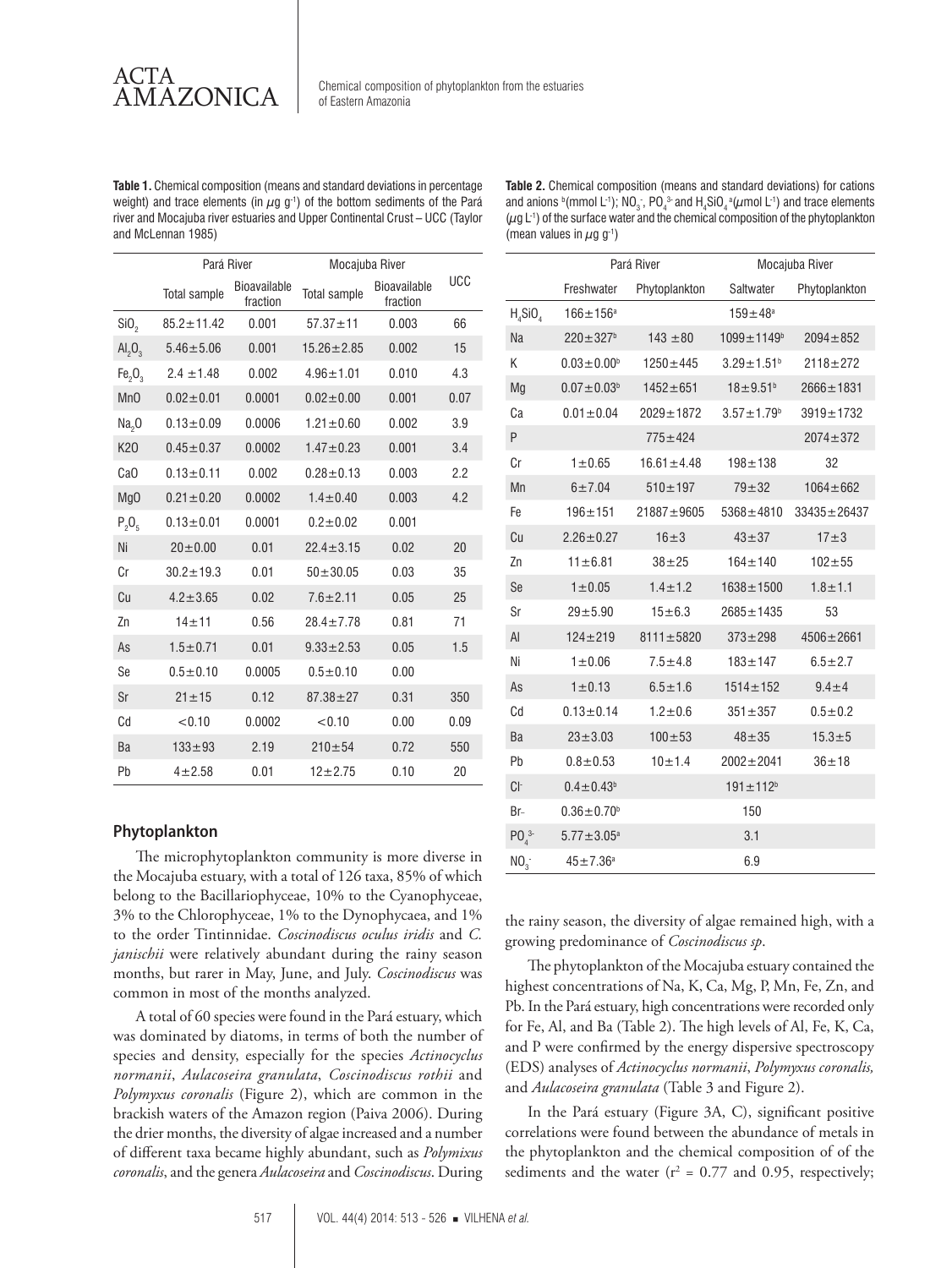

**Figure 2.** SEM image: *Actinocyclus normanii* (Gregory) Hustedt: (A) valvar view showing the pseudonodules and (B) valves with a distinct ring between the mantle and the valvar face; *Polymyxus coronalis* Bailey: (C) valvar view showing six elevated points and (D) valves agglomerated in colonies; *Aulacoseira granulata* (Ehrenberg) Simonsen: (E) lateral view of the colony showing the rimoportulae adjacent to the valvar face: (F) predominance of *Polymyxus coronalis* in the samples from the Pará estuary

Table 3. Chemical concentrations (means and standard deviations) of the elements Na, Mg, K, Ca, P, Fe, Al and Si (µg g<sup>-1</sup>) analyzed in the diatoms of the Pará estuary by X-ray dispersion spectrometry (SED 500 DP)

| Species      | Na    | Mg   | Κ     | Ca    | D    | Fe    | A     | Si      |
|--------------|-------|------|-------|-------|------|-------|-------|---------|
| A. normanii  | 1766  | 382  | 610   | 732   | 1372 | 2070  | 6918  | 402332  |
|              | ±333  | ±102 | ±385  | ±128  | ±199 | ±502  | ±1846 | ±22173  |
|              | 1967  | 291  | 2357  | 1377  | 1510 | 7700  | 10759 | 535113  |
| P. coronalis | ±1755 | ±177 | ±1102 | ±1085 | ±438 | ±4436 | ±9348 | ±144911 |
|              | 773   | 298  | 2903  | 1931  | 1430 | 5006  | 6277  | 620058  |
| A. granulata | ±731  | ±143 | ±1485 | ±758  | ±395 | ±2872 | ±2614 | ±143274 |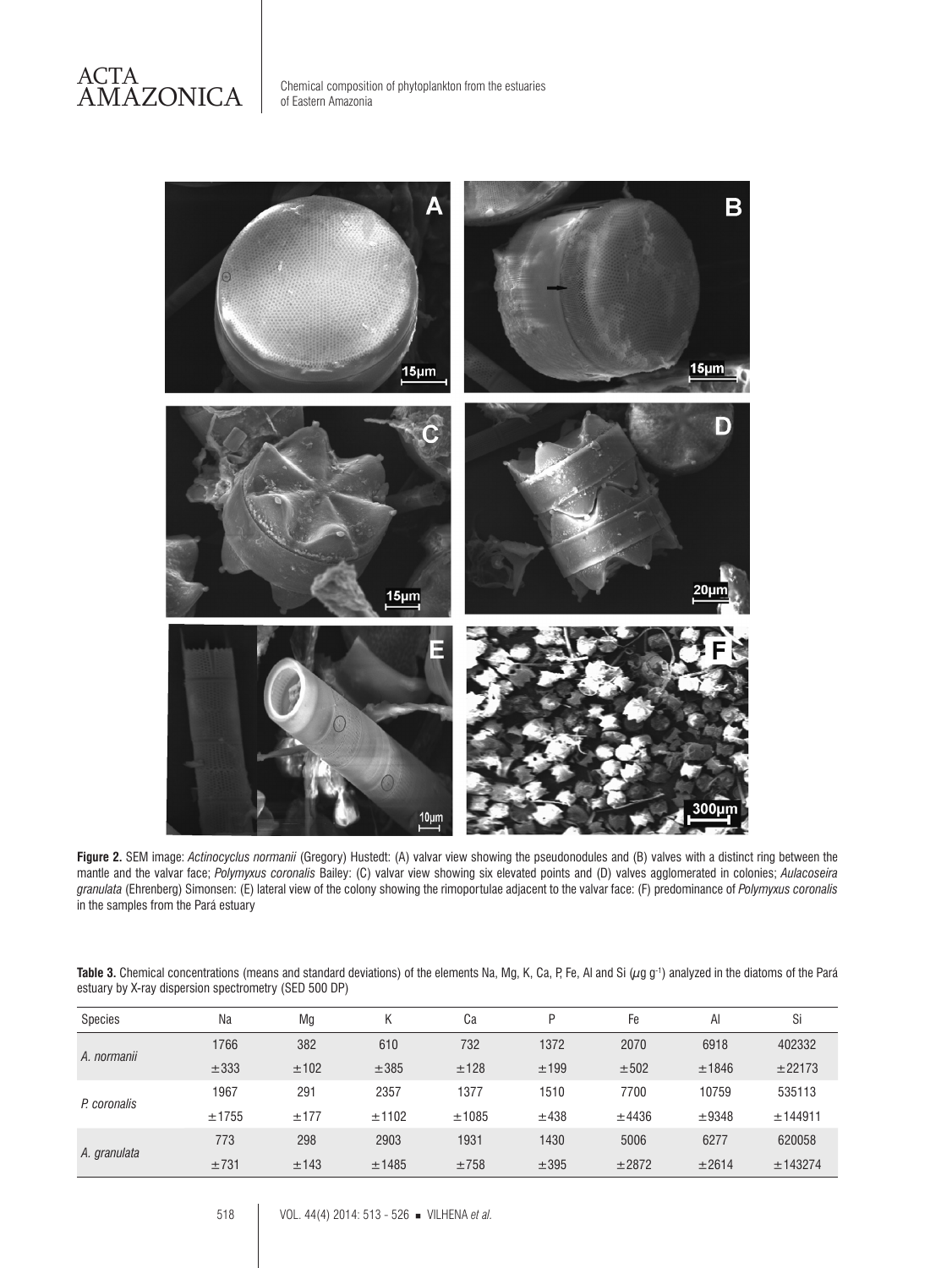ACTA AMAZONICA



**Figure 3.** Correlations between the trace elements ( $\mu$ g L<sup>-1</sup>) recorded in the phytoplankton and the water (values in  $\mu$ g L<sup>-1</sup> normalized by the phosphates). Chemical composition of the phytoplankton and sediments  $(\mu g g^{-1})$  normalized by P in the Pará (A and C) and Mocajuba (B and D) estuaries

**Table 4.** Synthesis of the main components PCoA of the chemical elements

|                                   | Axis 1 | Axis 2 |
|-----------------------------------|--------|--------|
| Auto value                        | 0.18   | 0.43   |
| Percentage of variance explained  | 66.24  | 15.29  |
| Percentage of cumulative variance | 66.24  | 81.52  |
| Results of randomization "p"      | 0.001  | 0.001  |

p < 0.001) - as found by Quigg *et al*. (2003) and Libes (2009). In the Mocajuba estuary (Figure 3B, D), by contrast, the contribution of the water to the chemical composition of the phytoplankton appears to be much less  $(r^2 = 0.44, p = 0.47)$ , with a strong correlation being found only with the chemical composition of the sediments ( $r^2$  = 0.85, p < 0.001).

The principal coordinates analysis summarized approximately 81% of the combined variability of the data on the first two axes (Figure 4, Tables 4 and 5). The positive side of axis 1 contains all the values for the chemical composition of the water of the Pará estuary, while the negative side encompasses the remaining values (chemical composition of the phytoplankton, water, and sediment) associated primarily with the concentrations of K, Mg, Ca, Mn, Co, Se, Ni, As, Cd, Cr, Cu, Pb, and Al ( $r \ge 0.05$ ). The positive side of axis 2 groups the chemical concentrations of the water of the Mocajuba estuary, associated primarily with Se, Sr, As, and Cd ( $r \ge 0.03$ ), and separating the phytoplankton and sediment samples.

#### **Bioconcentration factor (BCF)**

The highest BCF values were recorded in the phytoplankton from the Pará estuary for most chemical elements except Zn and Pb, for which higher concentrations were recorded in the Mocajuba estuary (Table 6). The elements P, Mn, Fe, Al, and Ba generated the highest BCF values, although Al and Ba were found in low concentrations in the phytoplankton from the Mocajuba estuary.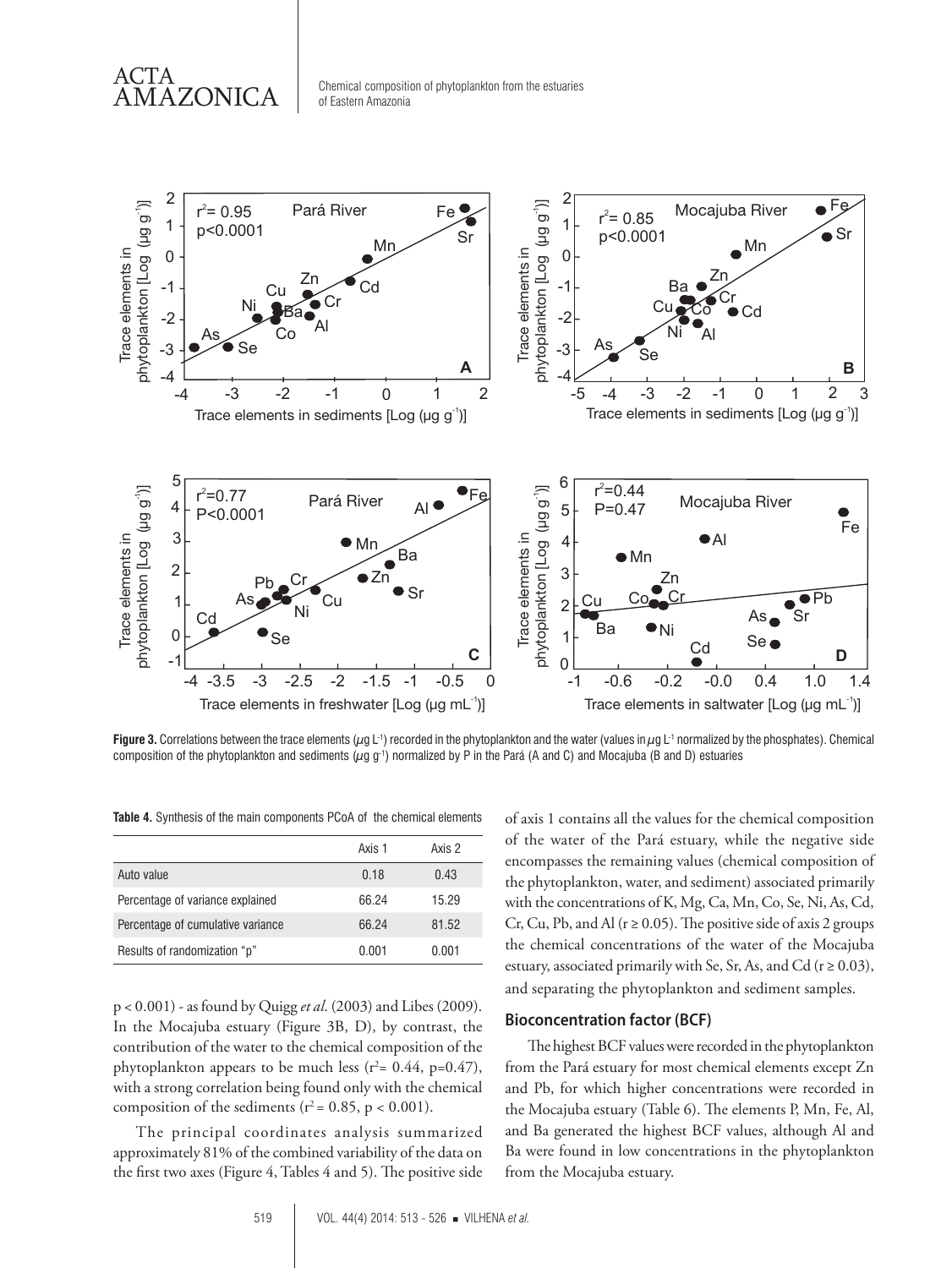



**Figure 4.** Principal coordinates analysis of the chemical elements in the Mocajuba and Pará Rivers (sediments. surface water and phytoplankton)



**Figure 5.** Correlations between the bioconcentration factor (BCF) of the phytoplankton and the trace elements  $(\mu g \text{ mL}^{-1})$  in the waters of the Mocajuba estuary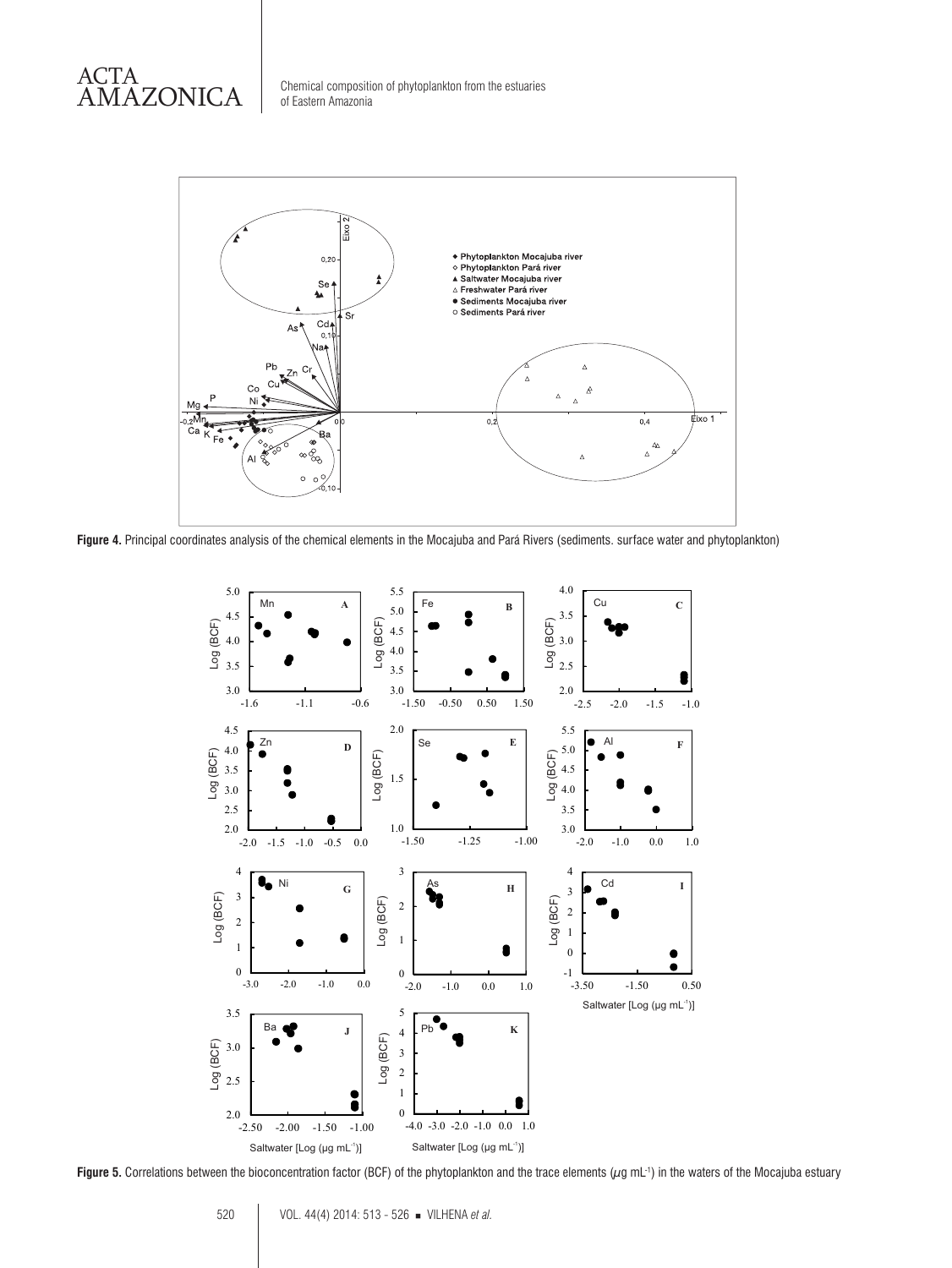

Variable **Axis 1** Axis 1 Axis 2 Na  $-0.01672$  0.01727 K -0.07226 -0.1153 Mg -0.06917 -0.00425 Ca -0.06189 -0.06189 -0.00948 P -0.03699 0.00391 Cr **-0.04924** 0.02734 Mn -0.05842 -0.00850 Fe -0.03744 -0.00718 Co -0.09531 0.02109 Cu -0.04350 0.01534 Variable **Axis 1** Axis 1 Axis 2 Zn -0.03195 0.01186 Se 0.11193 Sr 0.00523 0.03959 Al -0.04152 -0.01451 Ni -0.06256 0.01250 As  $-0.06880$  0.04987 Cd 0.08319 0.13183 Ba -0.01739 -0.00587 Pb -0.07662 0.02909



**Table 5.** Principal coordinates analysis (bold values are significant correlations)

Figure 6. Correlations between the bioconcentration factor (BCF) of the phytoplankton and the trace elements ( $\mu$ g mL<sup>-1</sup>) in the waters of the Pará estuary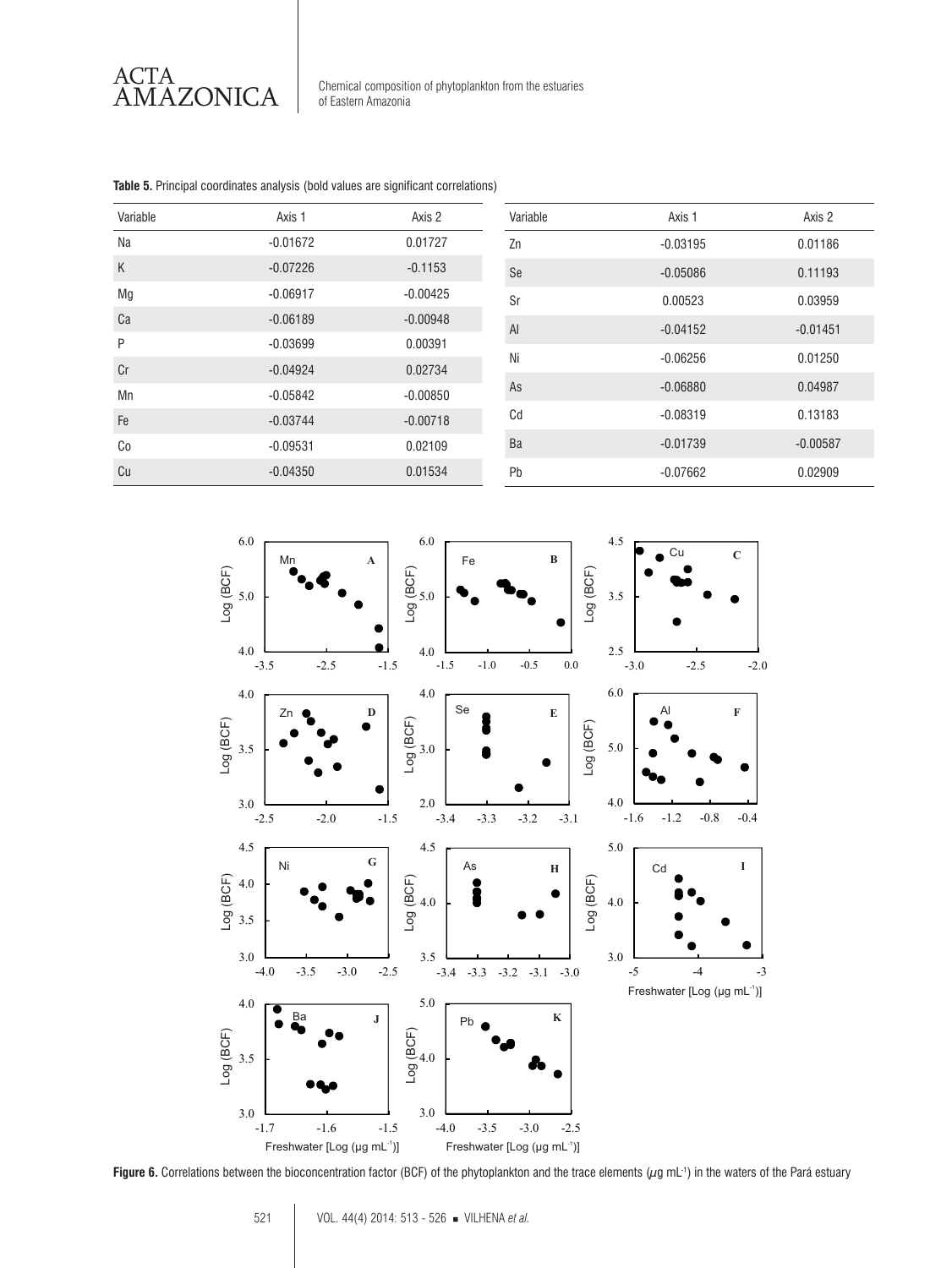ACTA **AMAZONICA** 

**Table 6.** Regression analyses of the concentrations of chemical elements log BCF values and the chemical concentrations of the water (µg mL-1) and the minimum, maximum and mean BCF values for the Pará and Mocajuba estuaries (BCF denotes bioconcentration factor). FW (denotes freshwater); SW (denotes saltwater); n=12 (phytoplankton Pará River), n=10 (phytoplankton Mocajuba River); r², coefficient determination; r² to the level of significance \* p < 0.05; \*\*  $p < 0.01$ ; \*\*\* $p < 0.001$ ; ns, not significant.

|                              | Water type | Regression coefficients for log-linear relationship between BCF water<br>conc. (log:log scale). |           |       |             | <b>Empirical BCFs</b> |         |         |  |
|------------------------------|------------|-------------------------------------------------------------------------------------------------|-----------|-------|-------------|-----------------------|---------|---------|--|
|                              |            | Slope                                                                                           | Intercept | $R^2$ | p-Valor     | Minimum               | Mean    | Máximum |  |
| К                            | <b>FW</b>  | 2.925                                                                                           | $-0.194$  | 0.004 | $0.82$ ns   | 366                   | 847     | 1,297   |  |
|                              | SW         | 3.428                                                                                           | $-1.050$  | 0.79  | $0.001***$  | $10$                  | 17.04   | $30\,$  |  |
| Mg                           | FW         | 2.551                                                                                           | $-0.146$  | 0.003 | $0.85$ ns   | 318                   | 699     | 1,107   |  |
|                              | SW         | 5.338                                                                                           | $-1.489$  | 0.65  | $0.008**$   | $\sqrt{2}$            | 6       | $16$    |  |
| Ca                           | FW         | 3.015                                                                                           | $-0.326$  | 0.04  | $0.516$ ns  | 126                   | 479     | 1,786   |  |
|                              | SW         | 2.704                                                                                           | $-0.938$  | 0.08  | 0.45        | 17                    | 31      | 88      |  |
| P                            | <b>FW</b>  | 3.156                                                                                           | $-0.761$  | 0.43  | $0.01 *$    | 6,217                 | 16,2527 | 289,818 |  |
|                              | SW         | 3.321                                                                                           | $-0.943$  | 0.98  | $>0.001***$ | 521                   | 3,488   | 11,712  |  |
| Мn                           | FW         | 3.00                                                                                            | $-0.864$  | 0.82  | $>0.001***$ | 11,843                | 162,527 | 289,818 |  |
|                              | SW         | 3.893                                                                                           | $-0.161$  | 0.017 | $0.73$ ns   | 3,785                 | 14,618  | 34,230  |  |
| Fe                           | FW         | 4.818                                                                                           | $-0.301$  | 0.27  | 0.07        | 34,493                | 121,908 | 177,108 |  |
|                              | SW         | 4.168                                                                                           | $-0.669$  | 0.59  | $0.01 *$    | 2,189                 | 26,814  | 84,750  |  |
| Cu                           | FW         | 1.120                                                                                           | $-1.009$  | 0.36  | $0.03 *$    | 1,097                 | 7,802   | 21,581  |  |
|                              | SW         | 1.115                                                                                           | $-1.058$  | 0.98  | $>0.001***$ | 159                   | 1,306   | 2,361   |  |
| Zn                           | <b>FW</b>  | 2.774                                                                                           | $-0.378$  | 0.17  | 0.183       | 1,369                 | 3,796   | 6,718   |  |
|                              | SW         | 1.533                                                                                           | $-1.358$  | 0.95  | $0.003$ *** | 166                   | 3,538   | 14,187  |  |
| $\operatorname{\mathsf{Se}}$ | FW         | $-10.84$                                                                                        | $-4.229$  | 0.28  | 0.07        | 199                   | 1,460   | 3,921   |  |
|                              | SW         | 0.070                                                                                           | $-0.172$  | 0.94  | $>0.001***$ | 0.18                  | 26      | 58      |  |
| Al                           | <b>FW</b>  | 4.623                                                                                           | $-0.195$  | 0.03  | $0.581$ ns  | 24,392                | 98,156  | 306,788 |  |
|                              | SW         | 3.706                                                                                           | $-0.75$   | 0.80  | $0.001**$   | 3,503                 | 40,390  | 159,660 |  |
| $\mathsf{N}\mathsf{i}$       | <b>FW</b>  | 4.000                                                                                           | 0.57      | 0.01  | $0.69$ ns   | 3,552                 | 6,948   | 10,224  |  |
|                              | SW         | 0.685                                                                                           | $-1.018$  | 0.80  | $>0.001***$ | 15                    | 1,318   | 4,854   |  |
| As                           | FW         | 2.461                                                                                           | $-0.489$  | 0.27  | 0.07        | 8,327                 | 10,455  | 18,220  |  |
|                              | SW         | 1.070                                                                                           | $-0.827$  | 0.98  | $>0.001***$ | $\overline{4}$        | 121     | 271     |  |
| $\mathbb{C}\mathbb{d}$       | FW         | 1.619                                                                                           | $-0.536$  | 0.19  | $0.151$ ns  | 7,756                 | 11,497  | 15,272  |  |
|                              | SW         | $-0.439$                                                                                        | $-1.063$  | 0.97  | $>0.001***$ | 0.39                  | 269     | 1,442   |  |
| Ba                           | FW         | 1.085                                                                                           | $-975$    | 0.46  | $0.01 *$    | 1,326                 | 4,273   | 8,999   |  |
|                              | SW         | 1.075                                                                                           | $-1.055$  | 0.92  | $>0.001***$ | 129                   | 944     | 2,082   |  |
| Pb                           | FW         | 1.085                                                                                           | $-0.975$  | 0.94  | $>0.001***$ | 5,223                 | 18,524  | 38,300  |  |
|                              | SW         | 1.268                                                                                           | $-1.162$  | 0.99  | $>0.001***$ | 2.6                   | 10,000  | 48,338  |  |

Significant inverse relationships (p < 0.005) were found between the BCF values and the concentrations of most chemicals in the waters of the Mocajuba estuary (Table 6), except for Mn (Figure 5). In the Pará estuary, significant inverse relationships ( $p < 0.05$ ) were obtained only for Mn, Cu, Ba, and Pb (Figure 6). Previous studies of a number of different organisms (Kenaga 1980; McGeer *et al*. 2003) have also recorded an inverse relationship between the BCF and the chemical composition of the water.

The bioconcentration factors - obtained for the sediments (BSCF) by dividing the total sample by the bio-available fraction - were high for all the trace elements in both estuaries.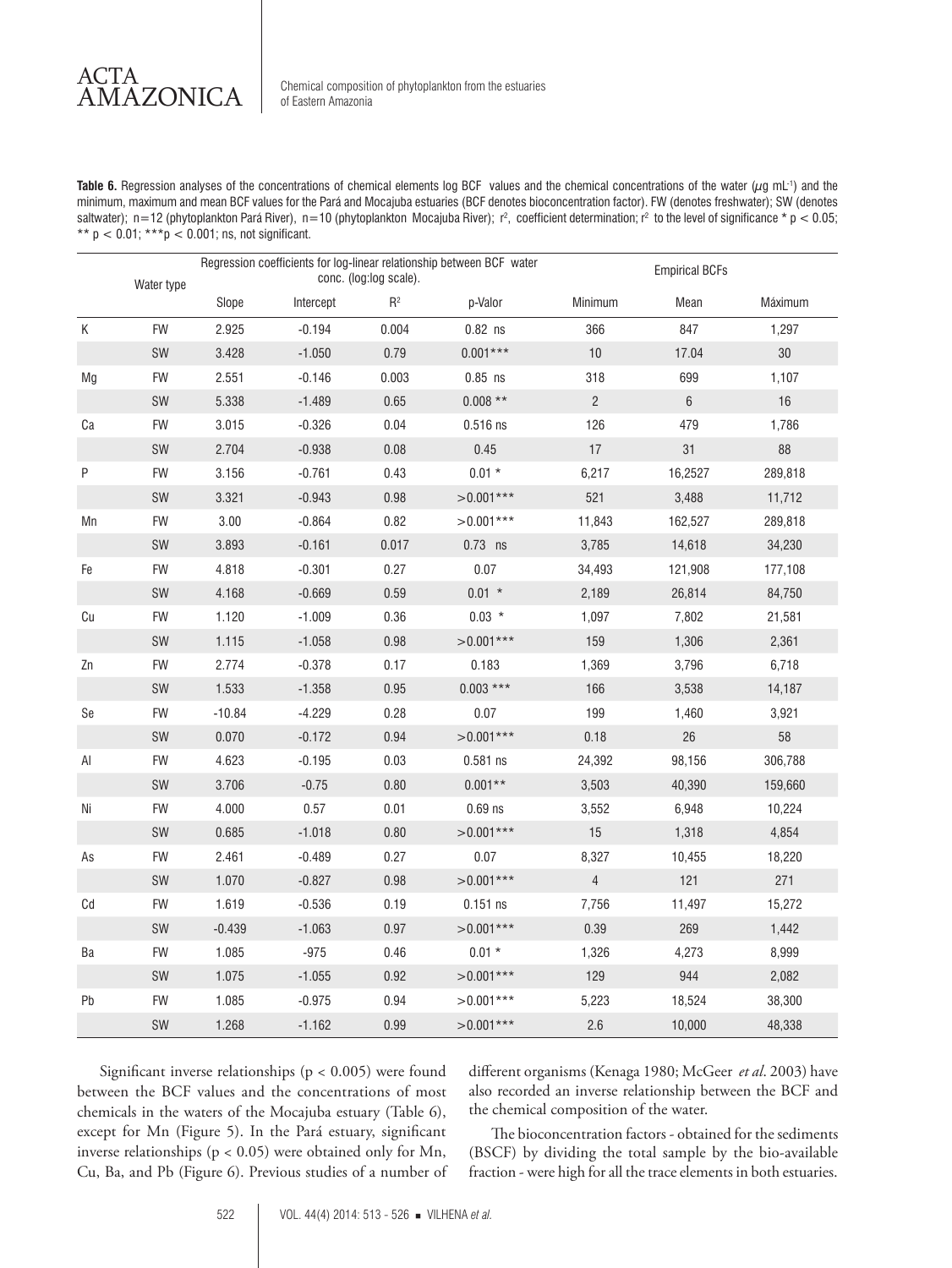Chemical composition of phytoplankton from the estuaries 2 of Eastern Amazonia e<br>Bioconcentration factors<br>and the set of the set of the set of the set of the set of the set of the set of the set of the set of the set<br>of the set of the set of the set of the set of the set of the set of the set of the  $\int$ 



**Figure 7.** Bioaccumulation factors (total sediment/bioavailable fraction) for the bottom sediments (O) and the phytoplankton (●) (phytoplankton/bioavailable fraction)

0 ratios and the phtyoplankton:bioavailable ratio, with some 1 observed between Cr, Fe, Co, Cu, Se, and Sr and the sediment 2 highest for Se and Cd in the Mocajuba estuary, and for Cr, 3 estuary, and variation in Cd was highest in the Pará estuary 4 The variation in Al and Ba was highest in the Mocajuba degree of variation. It seems likely that these elements were Lh<br>Est<br>Pe<br>Pe<br>pb e<br>gu<br>gh<br>se Cr Mn Fe Co Cu Zn Se Sr Al Ni As Cd Ba Pb<br>
Daccumulation factors (total sediment/bioavailable fraction) for the bottom sedimer<br>
tution in Al and Ba was highest in the Mocajuba The<br>
Ind variation in Cd was highest in the Pa (Figure 7). The phtyoplankton:bioavailable fraction ratio was Fe, Al, and Ni in the Pará estuary. Similar relationships were absorbed in more or less the same proportions. However, the phytoplankton in the Mocajuba estuary concentrated Al, Ni, and Ba at low rates, and Mn, Cu, Zn, Se, Cd, and Pb in excess.

### **DISCUSSION**

The high concentrations of Na, K, Ca, Mg, Fe, Zn, Al, Ba, and Pb in the chemical composition of the phytoplankton collected from the two estuaries probably reflects the availability of these elements in the water and the sediments, in addition to the influence of oceanic waters. Fe and Al, the most concentrated elements in the Pará estuary, are strong indicators of the contribution of matter derived from the soil around the margins of the estuary, which are dominated by sediments rich in iron oxy-hydroxides (goethite and hematite) as well as aluminosilicates. The high levels of AL may also be influenced by aluminum of anthropogenic origin.

These elements are generally concentrated at high levels in the phytoplankton in comparison to the results of previous studies (Admiral *et al.* 1995; Fitzwater *et al.* 2000; Bu-Olayana *et al.* 2001), with the exception of As and Pb. Our results are similar to those of Ho *et al*. (2003) and Martins and Knauer (1973) for phytoplankton from natural environments. The occurrence of *Aulacoseira granulata* is associated with eutrophized environments, and *Aulacoseira* is one of the 60 genera most tolerant of organic or industrial pollution (Palmer 1969; Reynolds 1998). However, while this species predominates in the Pará estuary, the high concentrations of  $H_4SiO_4 > NO_3 > PO_4^3$  in the water reflect a lack of major alterations of the environment.

The strong association observed between the chemical composition of the phytoplankton and the water and sediments of the Pará estuary may be related to the adsorption of metals by the iron oxy-hydroxides precipitated on the surface of the cells of the phytoplankton, particularly diatoms (Sunda and Huntsman 1995; 2000). In the Mocajuba estuary, the biogeochemical processes of oxide-reduction that control the environment (Sunda and Huntsman 1998) are probably responsible for the low correlation found between the chemistry of the phytoplankton and that of the water. The significant association found with the chemical composition of the sediments may be related to the precipitation of sulfides on the surface of the phytoplankton, which adsorb metals, in particular Fe (Maldonado and Price 1999).

The adsorption process probably resulted in the overestimation of the concentrations of a number of trace metals, in addition to Fe (Takeda 1998; Haritonidis and Malea 1999; Hutchins *et al.* 1999). The adsorption mechanism may account for the enrichment of Mn, Co, Zn, As, Cd, and Pb recorded in the phytoplankton from the Mocajuba estuary, and that of Mg, Fe, and Al in the Pará.

There was a strong relationship between the high levels of Mn, Fe, Cu, Zn, Se, Sr, Cd, and Pb found in the phytoplankton from the Mocajuba and the bioavailable fraction, with a similar pattern being found in the Pará for Cr, Fe, Al, and Ni. The interactions among the chemical composition of the sediment, the bioavailable fraction, and the water play an essential role in phytoplankton productivity (Valenta *et al*. 1986; Jensen *et al*. 1982; Wang and Dei 2001).

The multivariate analysis confirmed that the waters of the Mocajuba and Pará estuaries constitute two chemically distinct environments, with a clear separation of the chemical composition of the sediments and phytoplankton. The phytoplankton and sediments had the greatest chemical affinity, in particular with respect to Al, which was strongly correlated with the sediment and phytoplankton samples from the Pará estuary. Aluminum is transported by physical or chemical processes and is rapidly absorbed by phytoplankton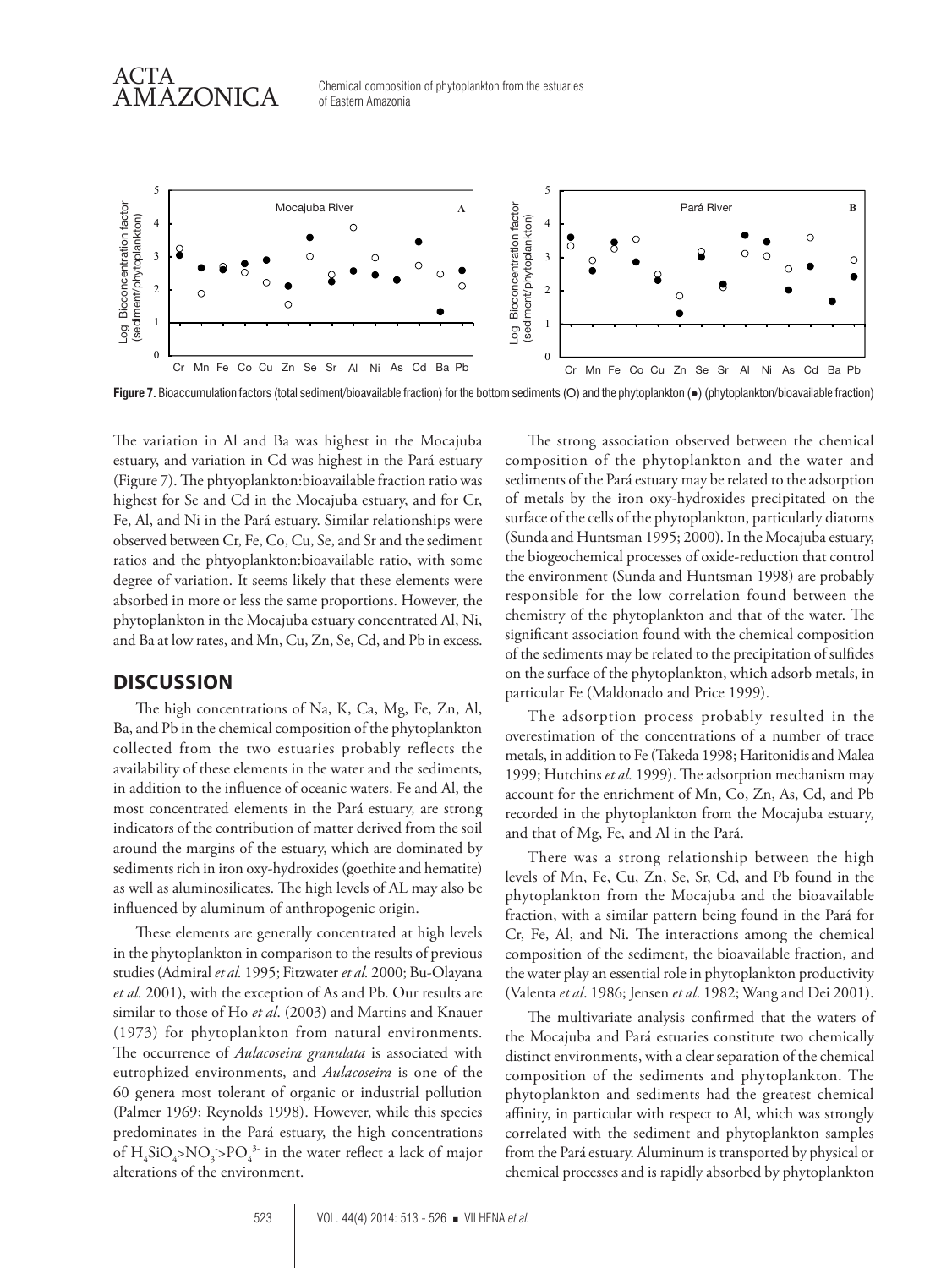due to its large surface area and volume, reaching extremely high concentration factors (Fisher and Reinfelder 1995). It does not appear, however, that the high levels of Al present in the phytoplankton of the Pará estuary are derived from the sediments because of the low levels of clay minerals (< 7%) in this region. In this case, the high Al concentrations are probably associated with the discharge of domestic effluents and industrial waste into the estuary.

The high BCF values recorded for the elements Mn, Fe, Al, Ni, As, Cd, and Pb emphasize the capacity of the phytoplankton to bioaccumulate metals (Martin and Knauer 1973). The adsorption of metals is well understood in phytoplankton (French and Evans 1988; Franklin *et al.* 2002), and has been demonstrated in a number of studies (Moreno-Garrido *et al.* 2000; Nayar *et al.* 2004; Tien 2004). Diatoms, in particular, may be tolerant of heavy metals (Seidl *et al*. 1998; French and Evans 1988), especially copper, an excess of which may cause teratological formations in the frustule, in addition to a reduction in the production of phytoplankton and chlorophyll (Balczon and Pratt 1994; Viana and Rocha 2005). High Al concentrations inhibit the adsorption and physiological processing of phosphorus in the phytoplankton (Barabasz *et al*. 2002).

The observed BCF values are higher than those recorded in diatoms for Zn (Harvey and Patrick 1967), and those recorded in green algae for Pb, Cd, Cr, and Zn (Becker 1983). Three significant inverse relationships ( $P < 0.005$ ) were found between the BCF and the chemical composition of the waters of the Mocajuba and Pará estuaries, indicating that the phytoplankton is capable of removing and detoxifying these elements in order to maintain low intracellular levels even when the environmental concentrations are high (Wood and Wang 1983). Similar results were obtained by Sigee *et al*. (1988) in a comparison of BCF and the chemical composition of the water. The lack of an inverse relationship between Ni and Al, and the reduced relationships recorded for most other elements in the Pará estuary (Figure 6) may reflect the capacity of phytoplankton to bioaccumulate and store these elements at a rate proportional to their adsorption (Trollope and Evans 1976).

The BSCF values recorded for Al and Ba indicate that these elements are poorly assimilated by the phytoplankton of the Mocajuba estuary (Figure 7A). However, even low BCF and BSCF values indicate that the phytoplankton has an enhanced capacity for the accumulation of bioavailable elements, and may therefore be good indicators of contamination (Franklin *et al*. 2002).

## **CONCLUSIONS**

The phytoplankton of the study areas concentrate high levels of Ca, P, Mn, Fe, Zn, Al, and Ba, reflecting both

the natural characteristics of the environment and the anthropogenic inputs. In particular, the high Al levels found in the phytoplankton of the more polluted Pará estuary. The high concentrations of the chemical elements, and the high bioconcentration values (BCF and BSCF) between the phytoplankton, water, and the bioavailable fraction indicate that the phytoplankton have an enormous capacity for the accumulation of trace metals, and are thus potentially excellent bioindicators for the evaluation of the contamination of Amazonian ecosystems by metals.

# **ACKNOWLEDGMENTS**

The authors are grateful to Conselho Nacional de Desenvolvimento Científico e Tecnológico, CNPq for awarding a scholarship to the first author, and also a

productivity scholarship to the second author. The Museu Paraense Emílio Goeldi, Coordenação de Ciências da Terra e Ecologia provided infrastructure and we thank the Center for Nuclear Energy in Agriculture, Laboratory of Environmental Analysis and GIS. Thanks also to Prof. R.J. Ladle (UFAL & Oxford University) for revising the text

### **REFERENCES**

- Admiraal, W.; Tubbing, G.M.J.; Breebaart, L. 1995. Effects of phytoplankton on metal partitioning in the lower River Rhine. *Water Research*, 29: 941-946.
- Balczon, J.M.; Pratt, J.R. 1994. A comparison of the responses of two microcosm designs to a toxic input of copper. *Hydrobiologia,* 281: 101-114.
- Barabasz, W.; Albińska, D.; Jaśkowska, M.; Lipiec, J. 2002. Ecotoxicology of Aluminium. Polish *Journal of Environmental Studies*, 11: 199-203.
- Becker, E.W. 1983. Limitations of heavy metal removal from waste water by means of algae. *Water Research*, 17: 459-66.
- Bruland, K.W.; Donat, J.R.; Hutchins, D.A. 1991. Interactive influences of bioactive trace metals on biological production in oceanic waters. *Limnology Oceanography*, 36: 1555-1577.
- Bu-Olayan, A.H.; Al-Hassan, R.; Thomas, B.V.; Subrahmanyam, M.N.V. 2001. Impact of trace metals and nutrients levels on phytoplankton from the Kuwait Coast. *Environment International*, 26: 199-203.
- Costa, M.L.; Behling, H.; Berrêdo, J.F.; Siqueira, N.V.M. 2004. Mineralogical, Geochemical and Palynological Studies of Late Holocene Mangrove Sediments from Northeastern Para State, Brazil. *Revista Brasileira de Geociências*, 34: 479-488.
- Figueiras, F.G.; Pazos, Y. 1991. Microplankton assemblages in three Rías Baixas Vigo, Arosa and Muros, Spain with a subsurface chlorophyll maximum: their relationships to hydrography. *Marine Ecology Progress Series*, 76: 219-233.
- Fisher, N. S.; Reinfelder, J. R. 1995. The trophic transfer of metals in marine systems. *In*: Tessier, A.; Turner, D. R. (eds.) *Metal speciation and bioavailability in aquatic systems*. Wiley: p. 363-406.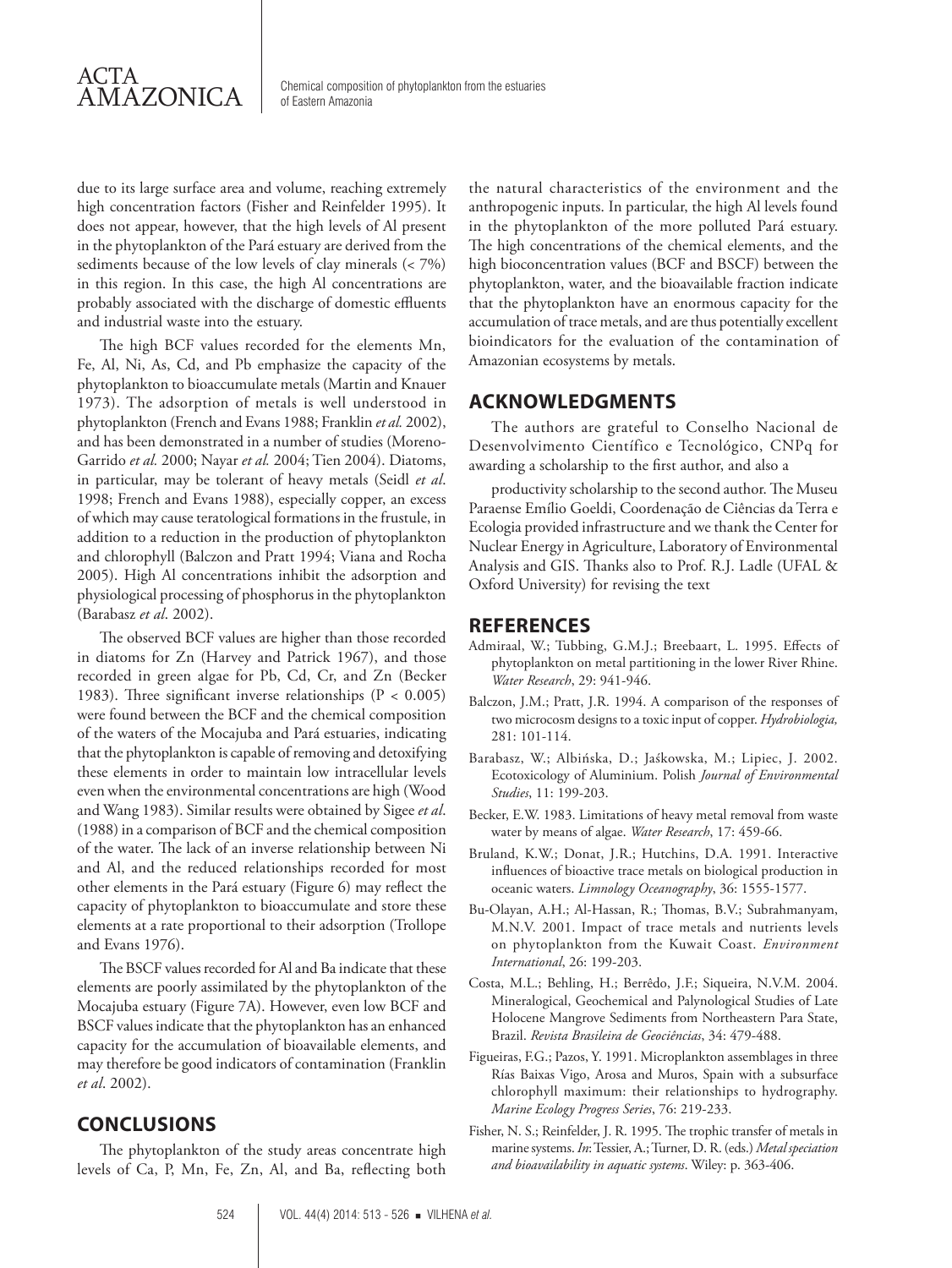- Fitzwater, S.E.; Johnson, K.S.; Gordon, R.M.; Coale, K.H.; Smith Jr, W.O. 2000. Trace metal concentrations in the Ross Sea and their relationship with nutrients and phytoplankton growth. *Deep-Sea Research II*, 47: 3159-3179.
- Franklin, N.M.; Stauber, J.L.; Apte, S.C.; Lim, R.P. 2002. Effect of initial cell density on the bioavailability and toxicity of copper in microalgal bioassays. *Environmental Toxicology Chemistry*, 21: 742-751.
- French, M.S.; Evans, L.V. 1988. The effects of copper and zinc on the growth of the fouling diatoms Amphora and Amphiprora. *Biofouling,* 1: 3-18.
- Furuya, K. 1990. Subsurface chlorophyll maximum in the tropical and subtropical western Pacific Ocean: vertical profiles of phytoplankton biomass and its relationship with chlorophyll a and particulate organic carbon. *Marine Biology,* 107: 529-539.
- González-Dávila, M. 1995. The role of phytoplankton cells on the control of heavy metal concentration in seawater. *Marine Chemistry*, 48: 215-236.
- Haritonidis, S.; Malea, P. 1999. Bioaccumulation of metals by the green alga Ulva rigida from Thermaikos Gulf, Greece. *Environmental Pollution*, 104: 365-372.
- Harvey, R.S.; Partick R. 1967. Concentrations of Cs, Zn and Sr by freshwater algae. *Biotech Bioeng*, 9: 449-56.
- Ho, T.Y.; Finkel, A.Q.Z.V.; Milligan, A.J.; Wyman, K.; Falkowski, P.G. 2003. The elemental composition of some marine phytoplankton. *Jounal of Phycology*, 39: 1145-1159.
- Hutchins, D.A.; Witter, A.E.; Butler, A.; Luther, G.W. 1999. Competition among marine phytoplankton for different chelated iron species. *Nature*, 400: 858-61.
- Jensen, T.E.; Baxter, M.; Rachlin, J.W.; Jani, V. 1982. Uptake of heavy metals by Plectonema boryanum (Cyanophyceae) into cellular components, especially polyphosphate: an Xray energy dispersive study. *Environmental Pollution,* 27: 119-27.
- Kenaga, E.E. 1980. Correlation of bioconcentration factors of chemicals in aquatic and terrestrial organisms with their physical and chemical properties. *Environmental Science Technology*, 14: 553-556.
- Kjerfve, B.; Lacerda, L.D. 1993. Mangroves of Brazil. In: Lacerda, L.D. (ed.) *Conservation and Sustainable Utilization of Mangrove Forests in Latin America and Africa Regions*. International society mangrove ecosystems: p. 245-272.
- Leynaert, A.; Tréguer, P.; Quéguiner, B.; Morvan, J. 1991. The distribution of biogenic silica and the composition of particulate organic matter in the Weddell-Scotia sea during spring 1988. *Marine Chemistry*, 35: 435-447.
- Libes, S.M. 2009. *Introduction to marine biogeochemistry*, Academic Press, 765p.
- Luoma, S.N.; Van Geen, A.; Lee, B.-G.; Cloern, J.E. 1998. Metal uptake by phytoplankton during a bloom in South San Francisco Bay: implications for metal cycling in estuaries. *Limnology Oceanography*, 43: 1007-1016.
- Macedo, E.G.; Santos Filho, B.; Potiguara, R.C.V.; Santos, D.S.B. 2005. Leaf Anatomy and Architecture of Montrichardialinifera (Arruda) Schott (Araceae) a Specie from Amazon Floodplain. Boletin Museu Paraense Emílio Goeldi, série *Ciências Naturais*, 1: 19-43.
- Magdaleno, A.; Gomez, C.E.; Velez, C.G.; Accorinti, J. 1997. Preliminary toxicity tests using the green alga, Ankistrodesmus falcatus. *Environmental Toxicology Water Quality,* 12: 11-14.
- Maldonado, M.T.; Price, N.M. 1999. Utilization of iron bound to strong organic ligands by plankton communities in the subarctic Pacific Ocean. *Deep-Sea Research II*, 46: 2447-73.
- Martin, J.H.; Knauer, G.A. 1973. The elemental composition of plankton. *Geochemica et Cosmochimica Acta*, 37: 1639-1653.
- McCune, B.M.J.; Mefford, M.J. 2011. PC-ORD Multivariate analysis of ecological data. Version 6.0 MJM. Software design, Oregon.
- McGeer, J.C.; Brix, K.V.; Skeaff, J.M.; Deforest, D. K.; Brigham, S.I.; Adams, W. J.; Green, A. 2003. Inverse relationship between bioconcentration factor and exposure concentration for metals: Implications for hazard assessment of metals in the aquatic environment. *Environmental Toxicology and Chemistry*, 22: 1017-1037.
- Moreno-Garrido, I.; Lubian, L.M.; Soares, A.M.V.M. 2000. Influence of cellular density on determination of EC50 in microalgal growth inhibition tests. *Ecotoxicology Environmental Safety,* 47: 112-116.
- Nayar, S.; Goh, B.P.L.; Chou, L.M. 2004. Environmental impact of heavy metals from dredged and resuspended sediments on phytoplankton and bacteria assessed in situ mesocosms. *Ecotoxicology and Environmental Safety,* 59: 349-369.
- Paiva, R.S.; Eskinazi-Leça, E.; Passavante, J.Z.O.; Silva-Cunha, M.G.G.; Melo, N.F.A.C. 2006. Ecological considerations on phytoplankton from the Guajará bay and from the Guamá river estuary in Pará, Brazil. Boletim Museu Paraense Emílio Goeldi. *Ciências Naturais*, 1: 133-146.
- Palmer, C.M. 1969. A Composite Rating of Algae Toleranting Organic Pollution. *Journal of Phycology*, 5: 78-82.
- Petersen, S.; Gustavson, K. 1996. Replacement of the medium for a natural phytoplankton community by tangential flow filtration with special emphasis on toxicity tests. *Environmental Contamination Toxicology*, 57: 603-609.
- Quigg, A.; Finkel, Z.V.; Irwin, A.J.; Rosenthal, Y.; Ho, T.-Y.; Reinfelder, J.R. 2003. The evolutionary inheritance of elemental stoichiometry in marine phytoplankton. *Nature,* 425: 291-4.
- Reynolds, C.S. 1998. What factors influence the species composition to phytoplankton in lakes of different trophic status? *Hydrobiologia*, 369/370: 11-26.
- Seidl, M.; Huang, V.; Mouchela, J.M. 1998. Toxicity of combined sewer overflows on river phytoplankton: the role of heavy metals. *Environmental Pollution,* 101: 107-116.
- Sigee, D.C.; Krivtsov, V.; Bellinger, E.G. 1998. Elemental concentrations, correlations and ratios in micropopulations of Ceratium hirundinella (Pyrrhophyta): anX-ray microanalytical study. *European Journal Phycology*, 33: 55-164.
- Silva, C.A.; Souza-Filho, P.W.M.; Rodrigues, S.W.P. 2009. Morphology and modern sedimentary deposits of the macrotidal Marapanim Estuary (Amazon, Brazil). *Continental Shelf Research*, 29: 619-631.